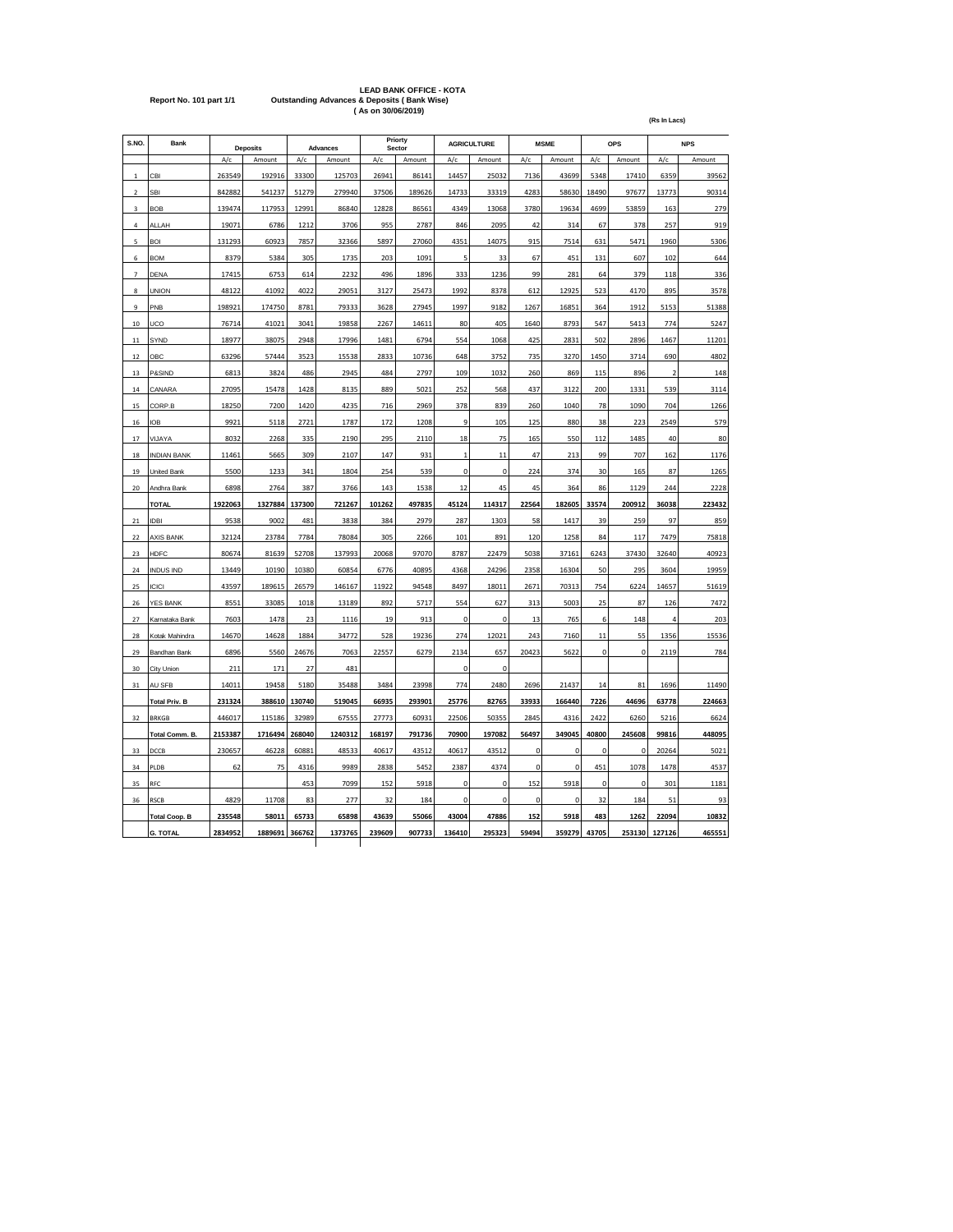|                |                                      | <b>AS UIL JU/UU/ZU 19</b><br><b>Agriculture</b> |                   |                         |                  |                         |                |                         |                         |                          |                   |
|----------------|--------------------------------------|-------------------------------------------------|-------------------|-------------------------|------------------|-------------------------|----------------|-------------------------|-------------------------|--------------------------|-------------------|
| S.NO.          | Bank                                 |                                                 | <b>CROP LOAN</b>  |                         | <b>TERM LOAN</b> |                         | AGRI.          |                         | AGRI.                   | <b>Total Agriculture</b> |                   |
|                |                                      |                                                 |                   |                         |                  |                         | INFRASTRUCTURE |                         | ANCILLARY               |                          |                   |
|                |                                      | A/c                                             | Amount            | A/c                     | Amount           | A/c                     | Amount         | A/c                     | Amount                  | A/c                      | Amount            |
| $\,$ 1         | CBI                                  | 11426                                           | 16664.00          | 2978                    | 7854.00          | 52                      | 512            | $\mathbf{1}$            | $\overline{\mathbf{c}}$ | 14457                    | 25032.00          |
| $\mathbf 2$    | SBI                                  | 12183                                           | 28298.00          | 1650                    | 3508.00          | 528                     | 1140           | 372                     | 373.00                  | 14733                    | 33319.00          |
| 3              | <b>BOB</b>                           | 3590                                            | 10450.00          | 751                     | 1564.00          | 8                       | 1054           |                         |                         | 4349                     | 13068.00          |
| $\ddot{a}$     | ALLAH                                | 648                                             | 1992.00           | 198                     | 103.00           |                         |                |                         |                         | 846                      | 2095.00           |
| 5              | <b>BOI</b>                           | 3136                                            | 10180.00          | 1054                    | 1971.00          | 161                     | 1924           |                         |                         | 4351                     | 14075.00          |
| 6              | <b>BOM</b>                           |                                                 |                   | 5                       | 32.77            |                         |                |                         |                         | 5                        | 32.77             |
| $\overline{1}$ | DENA                                 | 324                                             | 1233.00           | 9                       | 3.00             |                         |                |                         |                         | 333                      | 1236.00           |
| 8              | <b>UNION</b>                         | 1822                                            | 5418.00           | 158                     | 2168.00          | 12                      | 792            |                         |                         | 1992                     | 8378.00           |
| 9              | PNB                                  | 1988                                            | 5162.00           |                         |                  | 7                       | 3986           | $\overline{\mathbf{c}}$ | 34.00                   | 1997                     | 9182.00           |
| 10             | UCO                                  | 80                                              | 405.00            |                         |                  |                         |                |                         |                         | 80                       | 405.00            |
| 11             | SYND                                 | 516                                             | 1005.54           | 38                      | 62.00            |                         |                |                         |                         | 554                      | 1067.54           |
| 12             | ОВС                                  | 622                                             | 2460.00           | 22                      | 278.00           | $\overline{\mathbf{c}}$ | 35             | $\overline{\mathbf{c}}$ | 979.00                  | 648                      | 3752.00           |
| 13             | P&SIND                               | 105                                             | 1010.00           | $\overline{a}$          | 22.00            |                         |                |                         |                         | 109                      | 1032.00           |
| 14             | CANARA                               | 234                                             | 507.00            | 18                      | 61.00            |                         |                |                         |                         | 252                      | 568.00            |
| 15             | CORP.B                               | 360                                             | 794.00            | 18                      | 45.00            |                         |                |                         |                         | 378                      | 839.00            |
| 16             | <b>IOB</b>                           | 5                                               | 54.00             | 4                       | 51.00            |                         |                |                         |                         | 9                        | 105.00            |
| 17             | VIJAYA                               | 18                                              | 75.00             |                         |                  |                         |                |                         |                         | 18                       | 75.00             |
| 18             | <b>INDIAN BANK</b>                   |                                                 |                   | $\mathbf{1}$            | 11.00            |                         |                |                         |                         | $\mathbf{1}$             | 11.00             |
| 20             | United Bank                          |                                                 |                   |                         |                  |                         |                |                         |                         | 0                        | 0.00              |
| 21             | Andhra Bank                          | 10                                              | 27.00             | $\overline{\mathbf{c}}$ | 18.00            |                         |                |                         |                         | 12                       | 45.00             |
|                | <b>Total Nat.Bank</b>                | 37067                                           | 85735             | 6910                    | 17752            | 770                     | 9443           | 377                     | 1388                    | 45124                    | 114317            |
| 19             | <b>IDBI</b>                          | 242                                             | 1266.00           | 45                      | 37.00            |                         |                |                         |                         | 287                      | 1303.00           |
| 22             | AXIS BANK                            |                                                 |                   | 101                     | 891.00           |                         |                |                         |                         | 101                      | 891.00            |
| 23             | <b>HDFC</b>                          | 833                                             | 4185.00           | 7845                    | 14448.00         | $\mathbf{1}$            | 28             | 108                     | 3818                    | 8787                     | 22479.00          |
| 24             | <b>INDUS IND</b>                     |                                                 |                   | 4368                    | 24296.00         |                         |                |                         |                         | 4368                     | 24296.00          |
| 25             | <b>ICICI</b>                         | 2918                                            | 7806.00           | 2379                    | 4403.00          | 3200                    | 5802           |                         |                         | 8497                     | 18011.00          |
| 26             | <b>YES BANK</b>                      | 52                                              | 186.00            | 502                     | 441.00           |                         |                |                         |                         | 554                      | 627.00            |
| 27             | Karnataka Bank                       |                                                 |                   |                         |                  |                         |                |                         |                         | 0                        | 0.00              |
| 28             | Kotak Mahindra                       | 109                                             | 808.00            | 124                     | 4503.00          | 3                       | 132.00         | 38                      | 6578.00                 | 274                      | 12021.00          |
| 29             | Bandhan Bank                         |                                                 |                   | 2134                    | 657.00           |                         |                |                         |                         | 2134                     | 657.00            |
| 30             | City Union                           |                                                 |                   |                         |                  |                         |                |                         |                         | 0                        | 0.00              |
| 31             | AU SFB                               | 465                                             | 1076.00           | 225                     | 853.00           | 65                      | 289.00         | 19                      | 262.00                  | 774                      | 2480.00           |
|                |                                      |                                                 |                   |                         |                  |                         |                |                         |                         | 25489                    |                   |
|                | <b>Total Priv. B</b><br><b>BRKGB</b> | 4377<br>17543                                   | 14061<br>42140.00 | 17678                   | 50492<br>7323.00 | 3269                    | 6251           | 165                     | 10658                   | 22506                    | 81462<br>50355.00 |
| 32             |                                      |                                                 |                   | 4661                    |                  |                         |                | 302                     | 892                     |                          |                   |
|                | Total Comm. B.                       | 41444                                           | 99796             | 24588                   | 68244            | 4039                    | 15694          | 542                     | 12046                   | 70613                    | 195779            |
| 33             | DCCB                                 | 40617                                           | 43512.00          |                         |                  |                         |                |                         |                         | 40617                    | 43512.00          |
| 34             | PLDB                                 | 273                                             | 702.00            | 903                     | 1628.00          | 1211                    | 2044           |                         |                         | 2387                     | 4374.00           |
| 35             | RFC                                  |                                                 |                   |                         |                  |                         |                |                         |                         | 0                        | 0.00              |
| 36             | <b>RSCB</b>                          |                                                 |                   |                         |                  |                         |                |                         |                         | 0                        | 0.00              |
|                | <b>Total Coop. B</b>                 | 40890                                           | 44214             | 903                     | 1628             | 1211                    | 2044           | $\mathbf{0}$            | $\mathbf{0}$            | 43004                    | 47886             |
|                | <b>G. TOTAL</b>                      | 99877                                           | 186150            | 30152                   | 77195            | 5250                    | 17738          | 844                     | 12938                   | 136123                   | 294020            |

## **( As on 30/06/2019) Report No. 101 part 1/2 Outstanding Advances & Deposits ( Bank Wise)**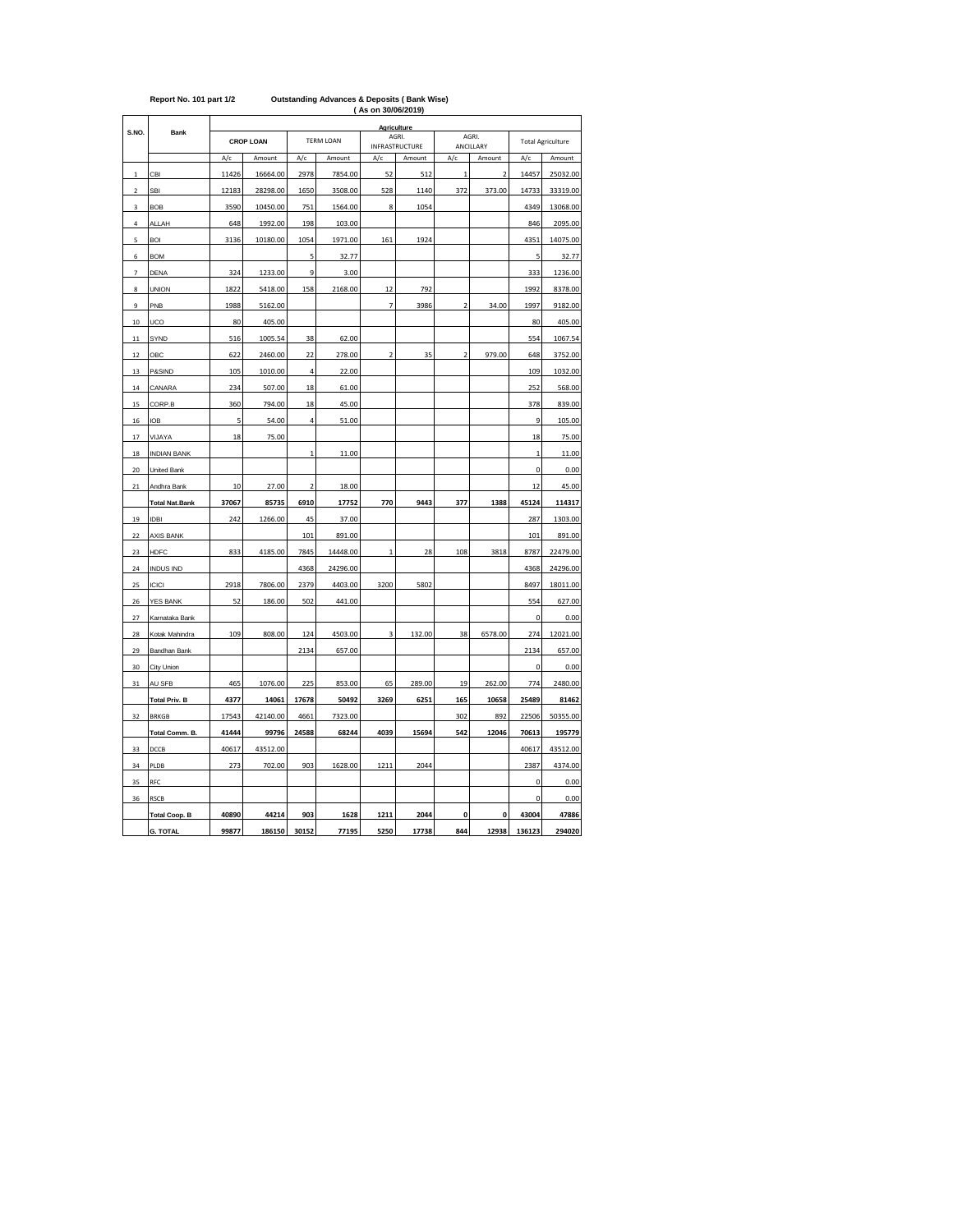|                         |                        | (As on 30/06/2019)<br><b>MSME</b> |             |                         |             |                |              |                |                     |             |                   |
|-------------------------|------------------------|-----------------------------------|-------------|-------------------------|-------------|----------------|--------------|----------------|---------------------|-------------|-------------------|
| S.NO.                   | Bank                   |                                   | Micro Entp. |                         | Small Entp. |                | Medium Entp. |                | Khadi & vill. Indus |             | <b>Total MSME</b> |
|                         |                        | A/c                               | Amount      | A/c                     | Amount      | A/c            | Amount       | A/c            | Amount              | A/c         | Amount            |
| 1                       | CBI                    | 2342                              | 11248.00    | 4789                    | 31988.00    | 5              | 463.00       |                |                     | 7136        | 43699.00          |
| $\overline{\mathbf{c}}$ | SBI                    | 3936                              | 26819.00    | 329                     | 22264.00    | 18             | 9547.00      |                |                     | 4283        | 58630.00          |
| 3                       | <b>BOB</b>             | 3780                              | 19634.00    |                         |             |                |              |                |                     | 3780        | 19634.00          |
| $\overline{4}$          | ALLAH                  | 40                                | 272.00      | $\overline{2}$          | 42.00       |                |              |                |                     | 42          | 314.00            |
| 5                       | BOI                    | 886                               | 2583.00     | 26                      | 1203.00     | 3              | 3728.00      |                |                     | 915         | 7514.00           |
| 6                       | <b>BOM</b>             | 60                                | 448.00      | 7                       | 3.00        |                |              |                |                     | 67          | 451.00            |
| 7                       | DENA                   | 94                                | 162.00      | 5                       | 119.00      |                |              |                |                     | 99          | 281.00            |
| 8                       | <b>UNION</b>           | 412                               | 8502.00     | 191                     | 4338.00     | $\mathbf{1}$   | 6.45         | 8              | 79                  | 612         | 12925.45          |
| 9                       | PNB                    | 915                               | 3912.00     | 352                     | 12939.00    |                |              |                |                     | 1267        | 16851.00          |
| 10                      | UCO                    | 1640                              | 8793.00     |                         |             |                |              |                |                     | 1640        | 8793.00           |
| 11                      | SYND                   | 244                               | 1669.90     | 181                     | 1160.80     |                |              |                |                     | 425         | 2830.70           |
| 12                      | OBC                    | 697                               | 2792.00     | 38                      | 478.00      |                |              |                |                     | 735         | 3270.00           |
| 13                      | P&SIND                 | 195                               | 724.00      | 65                      | 145.00      |                |              |                |                     | 260         | 869.00            |
| 14                      | CANARA                 | 378                               | 1788.00     | 59                      | 1334.00     |                |              |                |                     | 437         | 3122.00           |
| 15                      | CORP.B                 | 175                               | 785.00      | 85                      | 255.00      |                |              |                |                     | 260         | 1040.00           |
| 16                      | <b>IOB</b>             | 107                               | 668.00      | 18                      | 212.00      |                |              |                |                     | 125         | 880.00            |
| 17                      | VIJAYA                 | 165                               | 550.00      |                         |             |                |              |                |                     | 165         | 550.00            |
| 18                      | <b>INDIAN BANK</b>     | 34                                | 128.00      | 13                      | 85.00       |                |              |                |                     | 47          | 213.00            |
| 20                      | United Bank            | 223                               | 279.00      | $\mathbf{1}$            | 95.00       |                |              |                |                     | 224         | 374.00            |
| 21                      | Andhra Bank            | 44                                | 285.00      | $\mathbf{1}$            | 79.00       |                |              |                |                     | 45          | 364.00            |
|                         | <b>Total Nat. Bank</b> | 16367                             | 92042       | 6162                    | 76740       | 27             | 13744        | 8              | 79                  | 22564       | 182605            |
| 19                      | <b>IDBI</b>            | 50                                | 1193.00     |                         |             | 8              | 224.00       |                |                     | 58          | 1417.00           |
| 22                      | AXIS BANK              | 120                               | 1258.00     |                         |             |                |              |                |                     | 120         | 1258.00           |
| 23                      | <b>HDFC</b>            | 3572                              | 20117.00    | 1289                    | 12196.00    | 177            | 4848.00      |                |                     | 5038        | 37161.00          |
| 24                      | <b>INDUS IND</b>       | 1568                              | 7832.00     | 790                     | 8472.00     |                |              |                |                     | 2358        | 16304.00          |
| 25                      | <b>ICICI</b>           | 1861                              | 41442.00    | 700                     | 24415.00    | 110            | 4456.00      |                |                     | 2671        | 70313.00          |
| 26                      | Yes Bank               | 280                               | 2573.00     | 21                      | 729.00      | 12             | 1701.00      |                |                     | 313         | 5003.00           |
| 27                      | Karnataka Bank         | 6                                 | 51.00       | 7                       | 714.00      |                |              |                |                     | 13          | 765.00            |
| 28                      | Kotak Mahindra         | 169                               | 4518.00     | 71                      | 2578.00     | $\overline{1}$ | 56.00        | $\overline{2}$ | 8.00                | 243         | 7160.00           |
| 29                      | Bandhan Bank           | 20423                             | 5622.00     |                         |             |                |              |                |                     | 20423       | 5622.00           |
| 30                      | City Union             | 19                                | 300.00      | $\overline{\mathbf{c}}$ | 100.00      |                |              |                |                     | 21          | 400.00            |
| 31                      | AU SFB                 | 2352                              | 14050.00    | 340                     | 6079.00     | 4              | 1308.00      |                |                     | 2696        | 21437.00          |
|                         | <b>Total Priv.B</b>    | 30370                             | 97763       | 3220                    | 55283       | 304            | 12369        | 2              | 8                   | 33896       | 165423            |
| 32                      | <b>BRKGB</b>           | 2845                              | 4316.00     |                         |             |                |              |                |                     | 2845        | 4316.00           |
|                         | Total Comm. B.         | 46737                             | 189805      | 9382                    | 132023      | 331            | 26113        | 10             | 87                  | 56460       | 348028            |
| 33                      | DCCB                   |                                   |             |                         |             |                |              |                |                     | 0           | 0.00              |
| 34                      | PLDB                   |                                   |             |                         |             |                |              |                |                     | 0           | 0.00              |
| 35                      | RFC                    | 113                               | 2710.00     | 34                      | 1626.00     | 5              | 1582.00      |                |                     | 152         | 5918.00           |
| 36                      | <b>RSCB</b>            |                                   |             |                         |             |                |              |                |                     | $\mathbf 0$ | 0.00              |
|                         | <b>Total Coop.Bank</b> | 113                               | 2710        | 34                      | 1626        | 5              | 1582         | 0              | 0                   | 152         | 5918              |
|                         | <b>G. TOTAL</b>        | 49695                             | 196831      | 9416                    | 133649      | 336            | 27695        | 10             | 87                  | 59457       | 358262            |

## **Report No. 101 part 1/3 Outstanding Advances & Deposits ( Bank Wise)**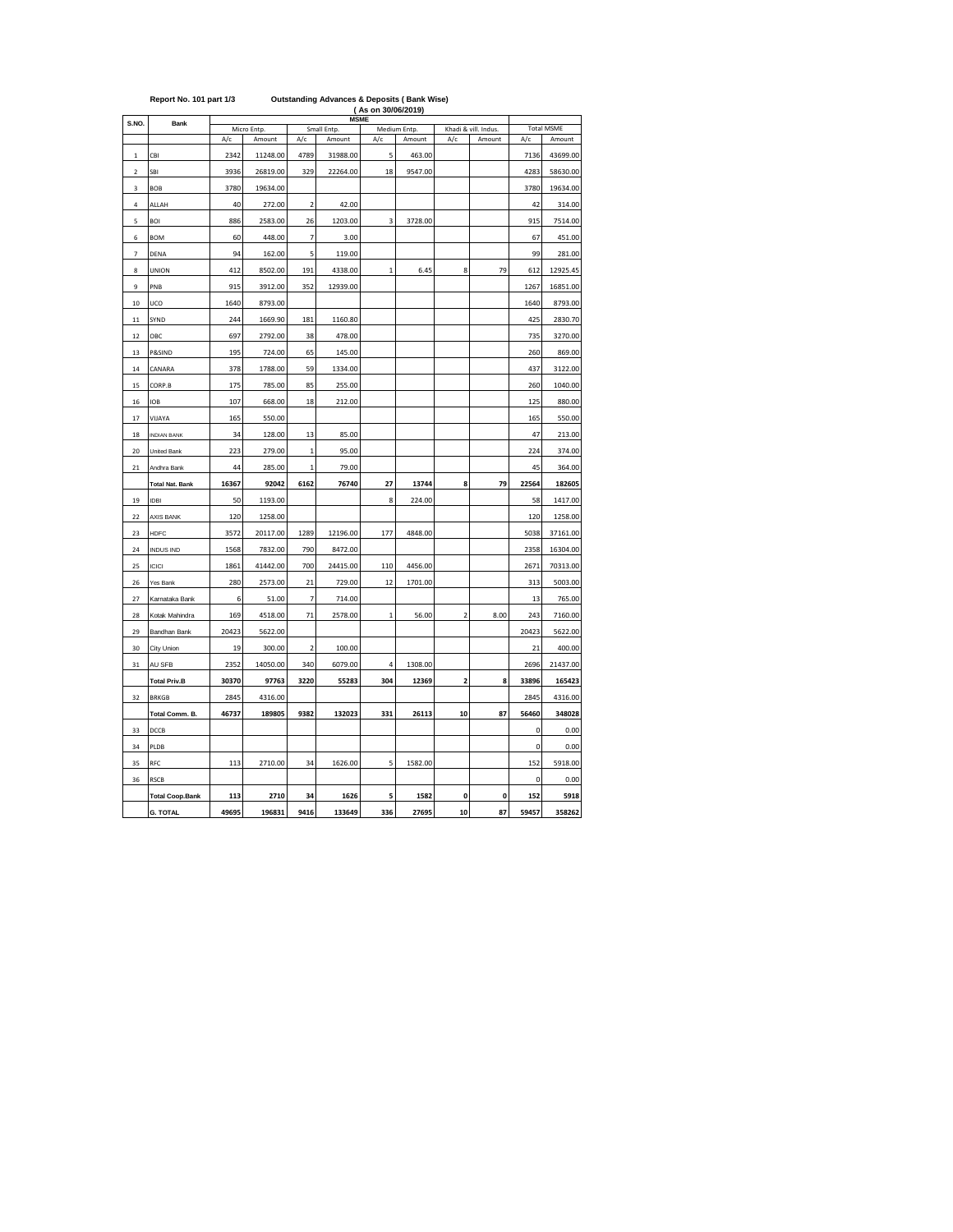|                |                        |      |                     |       |                        |       |                      | <b>Other Priorty Sector</b> |                                |              |                            |              |                          |             |                            |
|----------------|------------------------|------|---------------------|-------|------------------------|-------|----------------------|-----------------------------|--------------------------------|--------------|----------------------------|--------------|--------------------------|-------------|----------------------------|
| S.NO.          | <b>BANK</b>            | A/c  | Edu. Loan<br>Amount | A/c   | Housing Loan<br>Amount | A/c   | Other Loan<br>Amount | A/c                         | <b>Export Credit</b><br>Amount | A/c          | Reneawble Energy<br>Amount | A/c          | Social Infras.<br>Amount | A/c         | <b>Total OPS</b><br>Amount |
| $\mathbf{1}$   | CBI                    | 1451 | 4390.00             | 2662  | 10025.00               | 1235  | 2995.00              |                             |                                |              |                            |              |                          | 5348        | 17410                      |
| $\sqrt{2}$     | SBI                    | 837  | 2352.00             | 7490  | 48174.00               | 10163 | 47151.00             |                             |                                |              |                            |              |                          | 18490       | 97677                      |
| 3              | BOB                    | 188  | 677.00              | 2174  | 39947.00               | 2337  | 13235.00             |                             |                                |              |                            |              |                          | 4699        | 53859                      |
| $\sqrt{4}$     | ALLAH                  | 8    | 6.00                | 59    | 372.00                 |       |                      |                             |                                |              |                            |              |                          | 67          | 378                        |
| 5              | BOI                    | 75   | 295.00              | 515   | 5013.00                | 41    | 163.00               |                             |                                |              |                            |              |                          | 631         | 5471                       |
| 6              | <b>BOM</b>             | 24   | 70.00               | 76    | 492.00                 | 31    | 45.00                |                             |                                |              |                            |              |                          | 131         | 607                        |
| $\overline{7}$ | DENA                   | 12   | 51.00               | 52    | 328.00                 |       |                      |                             |                                |              |                            |              |                          | 64          | 379                        |
| 8              | <b>UNION</b>           | 52   | 389.00              | 329   | 3022.00                | 142   | 759.00               |                             |                                |              |                            |              |                          | 523         | 4170                       |
| $\mathsf g$    | PNB                    | 85   | 334.00              | 234   | 1254.00                | 45    | 324.00               |                             |                                |              |                            |              |                          | 364         | 1912                       |
| 10             | UCO                    | 66   | 210.00              | 481   | 5203.00                |       |                      |                             |                                |              |                            |              |                          | 547         | 5413                       |
| $11\,$         | SYND                   | 27   | 80.00               | 321   | 2204.21                | 154   | 611.96               |                             |                                |              |                            |              |                          | 502         | 2896                       |
| 12             | ОВС                    | 128  | 246.00              | 1322  | 3468.00                |       |                      |                             |                                |              |                            |              |                          | 1450        | 3714                       |
| 13             | P&SIND                 | 5    | 8.00                | 95    | 468.00                 | 15    | 420.00               |                             |                                |              |                            |              |                          | 115         | 896                        |
| 14             | CANARA                 | 51   | 224.00              | 149   | 1107.00                |       |                      |                             |                                |              |                            |              |                          | 200         | 1331                       |
| 15             | CORP.B                 | 18   | 25.00               | 60    | 1065.00                |       |                      |                             |                                |              |                            |              |                          | 78          | 1090                       |
| $16\,$         | <b>IOB</b>             | 16   | 10.00               | 22    | 213.00                 |       |                      |                             |                                |              |                            |              |                          | 38          | 223                        |
| 17             | VIJAYA                 | 14   | 27.00               | 44    | 655.00                 | 54    | 803.00               |                             |                                |              |                            |              |                          | 112         | 1485                       |
| 18             | <b>INDIAN BANK</b>     | 17   | 75.00               | 82    | 632.00                 |       |                      |                             |                                |              |                            |              |                          | 99          | 707                        |
| 19             | United Bank            | 3    | 14.00               | 27    | 151.00                 |       |                      |                             |                                |              |                            |              |                          | 30          | 165                        |
| 20             | Andhra Bank            | 6    | 14.00               | 80    | 1115.00                |       |                      |                             |                                |              |                            |              |                          | 86          | 1129                       |
|                | <b>Total Nat. Bank</b> | 3083 | 9497                | 16274 | 124908                 | 14217 | 66507                | 0                           | 0                              | 0            | 0                          | 0            | 0                        | 33574       | 200912                     |
| 21             | <b>IDBI</b>            | 19   | 94.00               | 20    | 165.00                 |       |                      |                             |                                |              |                            |              |                          | 39          | 259                        |
| 22             | <b>AXIS BANK</b>       | 5    | 25.00               | 79    | 92.00                  |       |                      |                             |                                |              |                            |              |                          | 84          | 117                        |
| 23             | HDFC                   |      |                     | 1269  | 10575.00               | 4974  | 26854.97             |                             |                                |              |                            |              |                          | 6243        | 37430                      |
| 24             | <b>INDUS IND</b>       |      |                     | 50    | 295.00                 |       |                      |                             |                                |              |                            |              |                          | 50          | 295                        |
| 25             | ICICI                  | 19   | 71.00               | 706   | 6147.00                | 29    | 6.00                 |                             |                                |              |                            |              |                          | 754         | 6224                       |
| 26             | Yes Bank               |      |                     | 25    | 87.00                  |       |                      |                             |                                |              |                            |              |                          | 25          | 87                         |
| 27             | Karnataka Bank         |      |                     | 6     | 148.00                 |       |                      |                             |                                |              |                            |              |                          | 6           | 148                        |
| 28             | Kotak Mahindra         |      |                     | 11    | 55.00                  |       |                      |                             |                                |              |                            |              |                          | 11          | 55                         |
| 29             | Bandhan Bank           |      |                     |       |                        |       |                      |                             |                                |              |                            |              |                          | $\mathbf 0$ | $\mathbf 0$                |
| 30             | City Union             |      |                     |       |                        |       |                      |                             |                                |              |                            |              |                          | $\pmb{0}$   | $\pmb{0}$                  |
| 31             | AU SFB                 |      |                     | 14    | 81.00                  |       |                      |                             |                                |              |                            |              |                          | 14          | 81                         |
|                | <b>Total Priv.B</b>    | 24   | 96                  | 2160  | 17480                  | 5003  | 26861                | 0                           | 0                              | 0            | 0                          | 0            | 0                        | 7187        | 44437                      |
| 32             | <b>BRKGB</b>           | 59   | 221.00              | 344   | 4552.00                | 2019  | 1487.00              |                             |                                |              |                            |              |                          | 2422        | 6260                       |
|                | Total Comm. B.         | 3107 | 9593                | 18434 | 142388                 | 19220 | 93368                | $\mathbf{0}$                | 0                              | 0            | 0                          | $\mathbf{0}$ | $\pmb{0}$                | 40761       | 245349                     |
| 33             | DCCB                   |      |                     |       |                        |       |                      |                             |                                |              |                            |              |                          | $\pmb{0}$   | 0                          |
| 34             | PLDB                   |      |                     | 451   | 1078.00                |       |                      |                             |                                |              |                            |              |                          | 451         | 1078                       |
| 35             | RFC                    |      |                     |       |                        |       |                      |                             |                                |              |                            |              |                          | $\pmb{0}$   | 0                          |
| 36             | RSCB                   |      |                     | 24    | 124.00                 | 8     | 60.00                |                             |                                |              |                            |              |                          | 32          | 184                        |
|                | <b>Total Coop.Bank</b> | 0    | 0                   | 475   | 1202                   | 8     | 60                   | $\mathbf{0}$                | 0                              | $\mathbf 0$  | 0                          | 0            | $\mathbf{0}$             | 483         | 1262                       |
|                | <b>G. TOTAL</b>        | 3166 | 9814                | 19253 | 148142                 | 21247 | 94915                | $\mathbf{0}$                | $\mathbf{0}$                   | $\mathbf{0}$ | $\mathbf{0}$               | $\mathbf{0}$ | $\mathbf 0$              | 43666       | 252871                     |

## **Report No. 101 part 1/4 Outstanding Advances & Deposits ( Bank Wise) ( As on 30/06/2019)**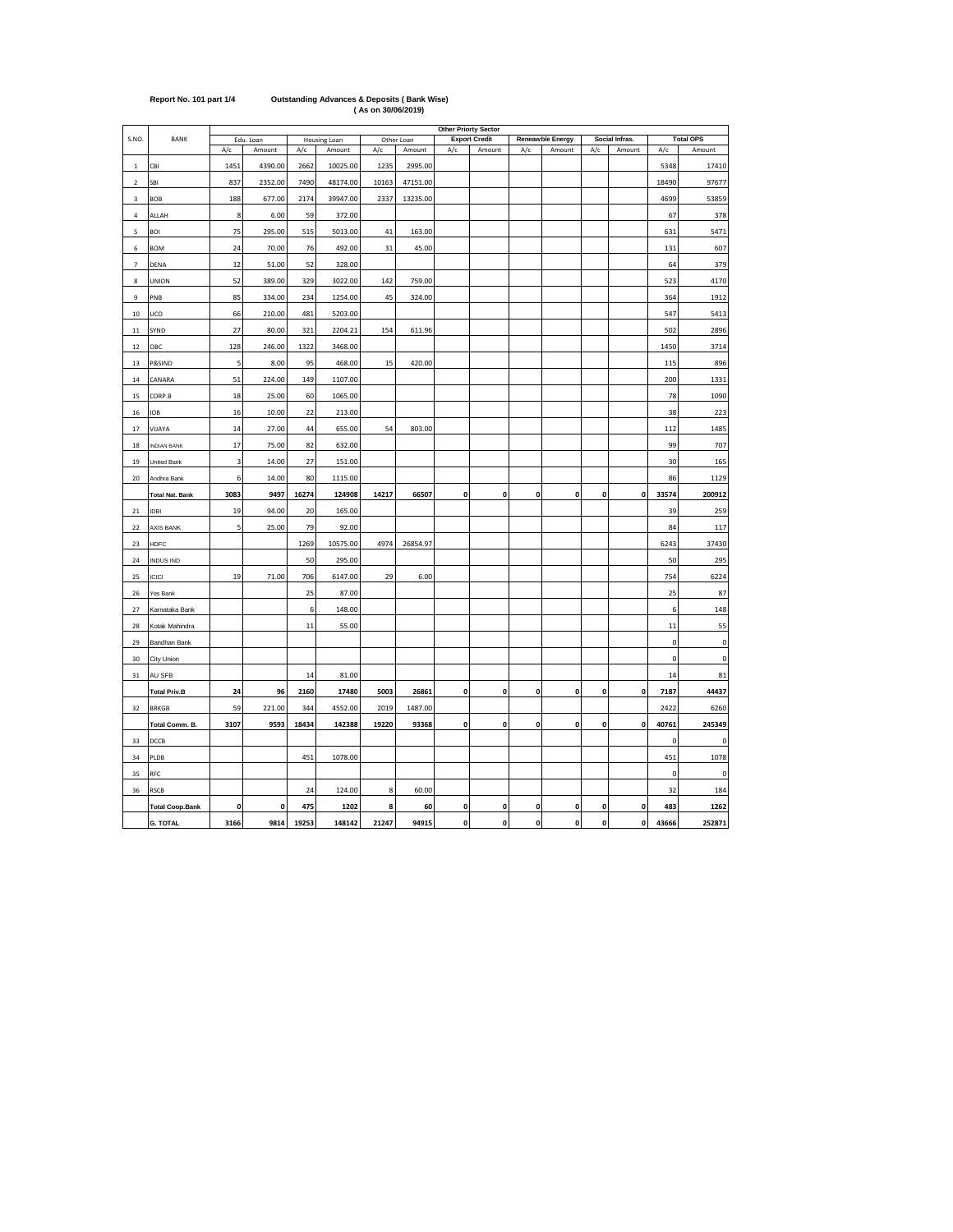| Report No. 101 part 1/6 | <b>Outstanding Advances &amp; Deposits (Bank Wise)</b> |
|-------------------------|--------------------------------------------------------|
|                         | (As on 30/06/2019)                                     |

|                |                                      |                |                       |                |                  |                         |                  |                         |                  | ( Rs in lacs) |              |
|----------------|--------------------------------------|----------------|-----------------------|----------------|------------------|-------------------------|------------------|-------------------------|------------------|---------------|--------------|
| S.NO.          | Bank                                 |                | <b>Weakar Section</b> |                | <b>SCST</b>      |                         | <b>MINORITY</b>  |                         | <b>WOMEN</b>     |               | <b>PMEGP</b> |
|                |                                      | A/c            | Amount                | A/c            | Amount           | A/c                     | Amount           | A/c                     | Amount           | A/c           | Amount       |
| $\mathbf{1}$   | CBI                                  | 7888           | 17206.00              | 1030           | 1300.00          | 1180                    | 15863.00         | 6252                    | 17189.00         |               |              |
| $\overline{a}$ | SBI                                  | 53124          | 43874.00              | 19212          | 25864.00         | 17685                   | 59785.00         | 8112                    | 15764.00         |               |              |
| 3              | <b>BOB</b>                           | 5660           | 25267.00              | 1350           | 4698.00          | 3381                    | 13812.00         | 1810                    | 8924.00          |               |              |
| $\overline{4}$ | ALLAH                                | 20             | 210.00                | 8              | 12.00            | 42                      | 126.00           | 80                      | 180.00           |               |              |
| 5              | BOI                                  | 975            | 1812.00               | 721            | 2412.00          | 625                     | 2845.00          | 395                     | 690.00           |               |              |
| 6              | <b>BOM</b>                           | 56             | 33.00                 | 38             | 11.00            | 9                       | 5.00             | 4                       | 6.00             |               |              |
| 7              | DENA                                 | 463            | 12645.00              | 15             | 15.00            | 45                      | 95.00            | 124                     | 375.00           |               |              |
| 8              | UNION                                | 1425           | 3438.00               | 827            | 2088.00          | 248                     | 3888.00          | 338                     | 1208.00          |               |              |
| $\overline{9}$ | PNB                                  | 5810           | 13624.00              | 1980           | 2054.00          | 2475                    | 12745.00         | 2760                    | 2351.00          |               |              |
| 10             | UCO                                  | 450            | 957.00                | 157            | 321.00           | 594                     | 1320.00          | 245                     | 767.00           |               |              |
| 11             | SYND                                 | 185            | 384.47                | 28             | 162.37           | 113                     | 437.71           | 289                     | 2187.37          |               |              |
| 12             | OBC                                  | 1319           | 4375.00               | 244            | 818.00           | 341                     | 3024.00          | 463                     | 1867.00          |               |              |
| 13             | P&SIND                               | 140            | 165.00                | 70             | 85.00            | 65                      | 150.00           | 145                     | 625.00           |               |              |
| 14             | CANARA                               | 267            | 531.00                | 98             | 271.00           | 97                      | 714.00           | 93                      | 212.00           |               |              |
| 15             | CORP.B                               | 285            | 395.00                | 175            | 150.00           | 95                      | 250.00           | 120                     | 490.00           |               |              |
| 16             | <b>IOB</b>                           | 34             | 68.00                 | 17             | 27.00            | 59                      | 182.00           | 55                      | 223.00           |               |              |
| 17             | VIJAYA                               | 34             | 156.00                | 34             | 156.00           | 28                      | 153.00           | 50                      | 401.00           |               |              |
| 18             | <b>INDIAN BANK</b>                   | 8              | 20.00                 | 12             | 31.00            | 8                       | 76.00            | 17                      | 126.00           |               |              |
| 19             | United Bank                          | 198            | 191.00                | 35             | 38.00            | 53                      | 103.00           | 59                      | 128.00           |               |              |
| 20             | Andhra Bank                          | 19             | 33.00                 | 8              | 4.00             | 5                       | 7.00             | 4                       | 5.00             |               |              |
|                | <b>Total Nat. Bank</b>               | 78360          | 125384                | 26059          | 40517            | 27148                   | 115581           | 21415                   | 53718            | $\mathbf 0$   | 0            |
| 21             | IDBI                                 | 195            | 1059.00               | 260            | 322.00           | 46                      | 450.00           | 55                      | 424.00           |               |              |
| 22             | <b>AXIS BANK</b>                     | 3461           | 3874.00               | 847            | 3312.00          | 358                     | 1184.00          | 415                     | 1550.00          |               |              |
| 23             | HDFC                                 | 8059           | 5984.00               | 532            | 1654.00          | 27154                   | 10658.00         | 5267                    | 4694.00          |               |              |
| 24             | <b>INDUS IND</b>                     | 4124           | 8597.00               | 1167           | 2648.00          | 650                     | 1957.00          | 415                     | 1514.00          |               |              |
| 25             | <b>ICICI</b>                         | 7868           | 15464.00              | 1220           | 1625.00          | 2677                    | 9745.00          | 5459                    | 56720.00         |               |              |
| 26             | Yes Bank                             | 420            | 506.00                | 25             | 352.75           | 20                      | 441.00           | 2919                    | 339.48           |               |              |
| 27             | Karnataka Bank                       |                |                       | $\overline{2}$ | 14.14            | 3                       | 22.19            |                         |                  |               |              |
| 28             | Kotak Mahindra                       | 654            | 5246.00               | 154            | 4897.00          | 70                      | 3847.00          | 55                      | 145.00           |               |              |
| 29             | Bandhan Bank                         | 33             | 66.00                 | 16             | 26.00            | 62                      | 198.00           | 53                      | 219.00           |               |              |
| 30             | City Union                           |                |                       |                |                  |                         |                  |                         |                  |               |              |
| 31             | AU SFB                               | 967            | 3543.00               |                |                  | 433                     | 2207.00          | 264                     | 1165.00          |               |              |
|                |                                      |                |                       |                |                  |                         |                  |                         |                  | $\mathbf 0$   |              |
| 32             | <b>Total Priv. B</b><br><b>BRKGB</b> | 25586<br>20124 | 43280<br>20676.00     | 3963<br>4015   | 14529<br>4522.00 | 31427<br>1257           | 30259<br>4910.00 | 14847<br>3015           | 66346<br>5564.00 |               | 0            |
|                |                                      | 103946         | 168664                | 30022          | 55046            | 58575                   | 145840           | 36262                   | 120065           | 0             | 0            |
| 33             | Total Comm. B.<br>DCCB               | 44197          | 20791.57              | 41312          | 19869.56         | 6994                    | 9154.91          | 2081                    | 7710.56          | 0             | 0.00         |
| 34             | PLDB                                 | 842            | 1304.00               | 1489           | 788.00           | 86                      | 53.00            | 150                     | 197.00           |               |              |
|                |                                      |                |                       |                |                  |                         | 114.00           |                         | 190.00           |               |              |
| 35             | RFC                                  |                |                       |                |                  | $\overline{\mathbf{c}}$ |                  | $\overline{\mathbf{c}}$ |                  |               |              |
| 36             | <b>RSCB</b>                          |                |                       |                |                  |                         |                  |                         |                  |               |              |
|                | <b>Total Coop. Ba</b>                | 45039          | 22096                 | 42801          | 20658            | 7082                    | 9322             | 2233                    | 8098             | 0             | 0            |
|                | <b>G. TOTAL</b>                      | 169109         | 211436                | 76838          | 80226            | 66914                   | 160072           | 41510                   | 133726           | $\mathbf{0}$  | O            |